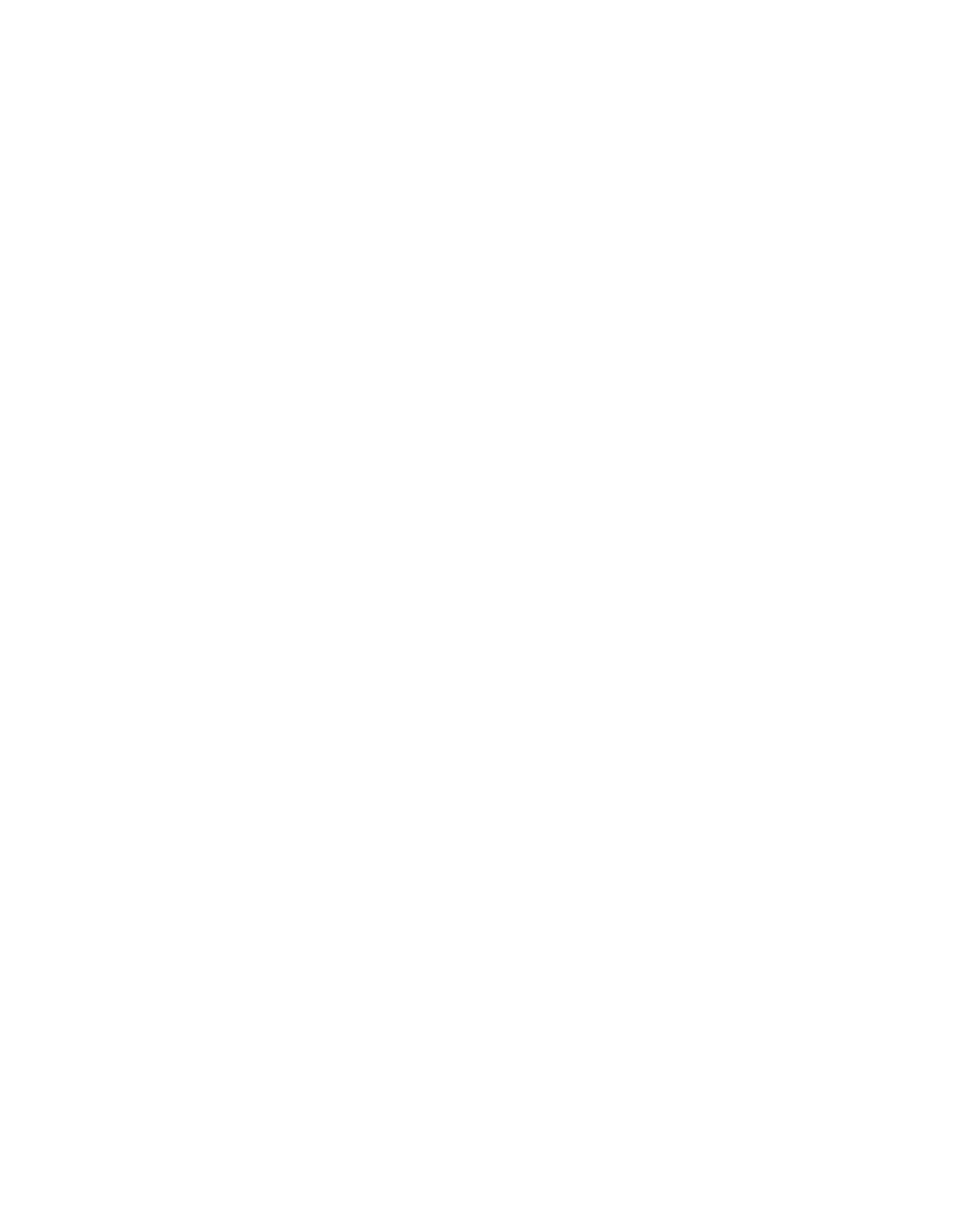# **FEHR PEERS**

## **DRAFT MEMORANDUM**

| Subject: | Turk Island Landfill Consolidation Project - Updated Phase One Roadway<br><b>Operations Impact Assessment</b> |
|----------|---------------------------------------------------------------------------------------------------------------|
| From:    | Ron Ramos and Sam Tabibnia, Fehr & Peers                                                                      |
| To:      | Rebecca Auld, Lamphier-Gregory                                                                                |
| Date:    | June 4, 2018                                                                                                  |

*OK16-0140* 

Previously, Fehr & Peers assessed the impacts of the Phase One of the Turk Island Landfill Consolidation Project on roadway operations. Our assumptions and results were summarized in the Draft Environmental Report (DEIR) for the project, which was published in March 2018. The analysis found that the estimated truck activity generated by the Phase One of the Turk Island Landfill Consolidation Project would not cause any significant impacts on roadway operations.

Since the publication of the DEIR, the amount of truck trips for the Phase One Project has been updated. Fehr & Peers updated the roadway operations impact assessment for the proposed phase one of the Turk Island Consolidation. The updated project is estimated to increase truck activity by up to 220 percent and would generate up to approximately 1,870 daily and 200 AM and PM peak hours passenger car equivalent trips during the Phase One project. The project trips would not cause any significant impacts on roadway operations. However, the following is recommended to improve peak hour traffic operations around the site:

 **Recommendation TRANS-1: Restriction of Major Fill Truck Activity during Peak Hours**. To avoid the potential for peak fill import truck trips to affect peak hour traffic congestion, major fill import truck activity shall be scheduled to avoid peak traffic hours. Major fill truck activity shall be defined as an hourly average of more than 10 fill trucks (two-way trips into and out of the site), and would be disallowed during peak hours, which are from 7:00 AM to 9:00 AM in the morning and from 4:00 PM to 6:00 PM in the evening. Peak hour fill truck trip constraints shall be specified in construction contracts, with site logs of truck trips provided as frequently as bi-weekly to demonstrate compliance if requested by the City.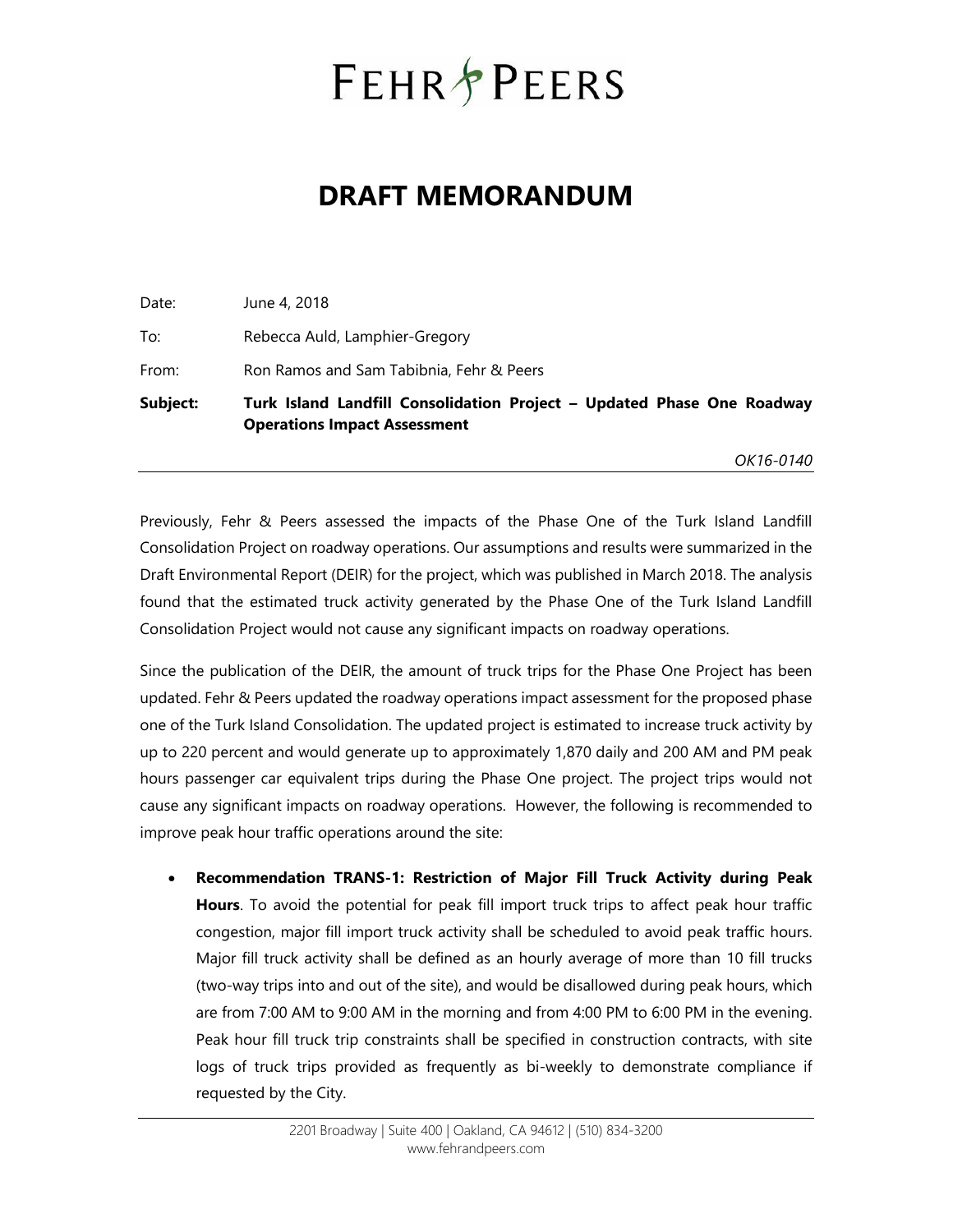Rebecca Auld June 4, 2018 Page 2 of 8



The rest of this memorandum provides more details on the assumptions, methodologies and the results of our assessment.

## Project Description

The roadway operations analysis completed for the DEIR assumed that about 70,000 to 80,000 cubic yard (CY) of clean fill would be brought to Parcel C to bring it up to grade after excavation and debris transfer. It is now estimated that about 202,000 CY of clean fill would be brought to the site. All other activity during Phase One of the Project are expected to remain the same as assumed in the Draft EIR.

### Project Trip Generation

Fehr & Peers estimated the Phase One Project trip generation using the same assumptions as the DEIR. Continuing to assume that relatively low-capacity trucks (10 CY) would be used to bring clean fill to the site, it is estimated that approximately 40,400 trips would occur over the six-month backfill period. The applicant has also noted that up to 50 percent more truck trips could occur on peak days.

**Table 1** shows the estimated peak hour and daily trips to and from the site, which would occur when debris transfer and backfill activities coincide. Trip generation is based on the following assumptions:

- Similar to the previous analysis, 20 workers or visitors would travel to and from the site each day, including heavy machinery operators, supervisors, and support staff. This analysis assumes that all 20 workers would arrive at the site during the AM peak hour and leave the site during the PM peak hour. This assumption is conservative because most workers typically travel to and from construction sites outside the peak commute periods.
- Similar to the previous analysis, 10 trucks would travel to and from the site each day to haul debris that cannot be moved by machinery already on-site.
- 158 trucks during a typical day and up to 237 trucks during a peak day would travel to and from the site to bring-in clean fill.
- Similar to the previous analysis, the number of debris removal and earth moving vehicle trips during the peak hours was estimated by assuming that the daily trips would be equally distributed over a ten-hour workday.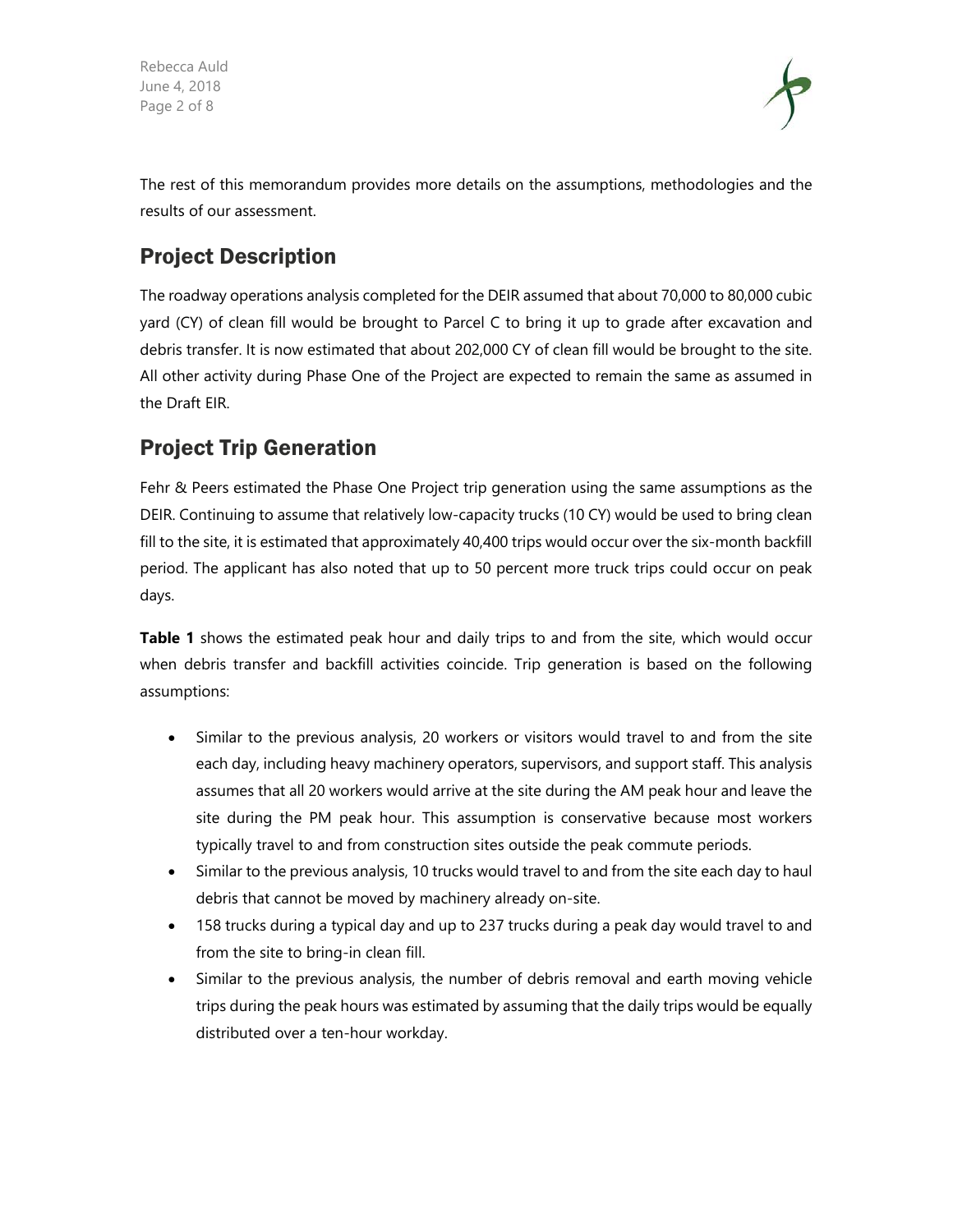

|                                                                                       |                      | <b>Daily Vehicle Trips</b> |                              | <b>Peak Hour Vehicle Trips</b> |                |                |           |                |  |  |
|---------------------------------------------------------------------------------------|----------------------|----------------------------|------------------------------|--------------------------------|----------------|----------------|-----------|----------------|--|--|
| <b>Vehicle Type</b>                                                                   | <b>Vehicle</b>       | <b>PCE</b>                 | <b>PCE</b>                   | <b>PCE</b>                     | <b>AM</b>      |                | <b>PM</b> |                |  |  |
|                                                                                       | <b>Trips</b><br>Rate |                            | <b>Total</b><br><b>Trips</b> | <b>Total</b><br><b>Trips</b>   | <b>In</b>      | Out            | $\ln$     | Out            |  |  |
| Passenger Vehicles (Workers) <sup>1</sup>                                             | 40                   | 1.0                        | 40                           | 20                             | 20             | $\Omega$       | 0         | 20             |  |  |
| Debris Removal Vehicles (Transfer<br>Activities) <sup>2,4</sup>                       | 20                   | 3.7                        | 74                           | $\overline{7}$                 | $\overline{4}$ | $\overline{3}$ | 3         | $\overline{4}$ |  |  |
| Earth-Moving Vehicles (Fill Activities) <sup>3,4</sup>                                | 316                  | 3.7                        | 1.169                        | 117                            | 59             | 58             | 58        | 59             |  |  |
| <b>Total During Typical Day</b>                                                       | 376                  | $-$                        | 1.283                        | 144                            | 83             | 61             | 61        | 83             |  |  |
| Additional Earth-Moving Vehicles (Fill<br>Activities) during peak days <sup>3,4</sup> | 158                  | 3.7                        | 585                          | 59                             | 30             | 29             | 29        | 30             |  |  |
| <b>Total During Peak Day</b>                                                          | 534                  | --                         | 1,868                        | 203                            | 113            | 90             | 90        | 113            |  |  |

#### **TABLE 1: PHASE ONE VEHICLE TRIP GENERATION**

Notes:

1. Passenger vehicle trips account for 20 workers' access to and from the site. To remain conservative, it is assumed worker trips to and from the site would occur during the peak hours.

2. Daily debris removal vehicle trips account for dump trucks' access to and from the site.

3. Earth-moving vehicle trips assume approximately 40,400 clean fill trips would occur over a six-month period, assuming five-day work weeks.

4. Debris removal and earth-moving vehicles during the peak hours are estimated by assuming that the daily trips would be equally distributed over the ten-hour work day.

Source: Fehr & Peers, 2018.

As shown in **Table 1**, the peak level of activity on a peak day would result in up to approximately 200 PCE AM peak and PM peak hour trips, and 1,870 PCE daily trips added to the study roadway network. The trip generation presented in Table 1 is conservative as noted above. In addition, the trip generation is for the peak construction activity and would be lower at other times.

### Project Trip Distribution

Consistent with the DEIR assumptions, there are two routes by which heavy vehicles could travel to and from the project site during the consolidation and fill processes:

- 1. Union City Boulevard/Whipple Road/I-880 (Northbound)
- 2. Union City Boulevard/Ardenwood Boulevard/SR 84

It has not been determined where the clean fill would come from, therefore the project's truck route has not been determined and both routes were analyzed. Both routes are designated truck routes within Union City and Fremont.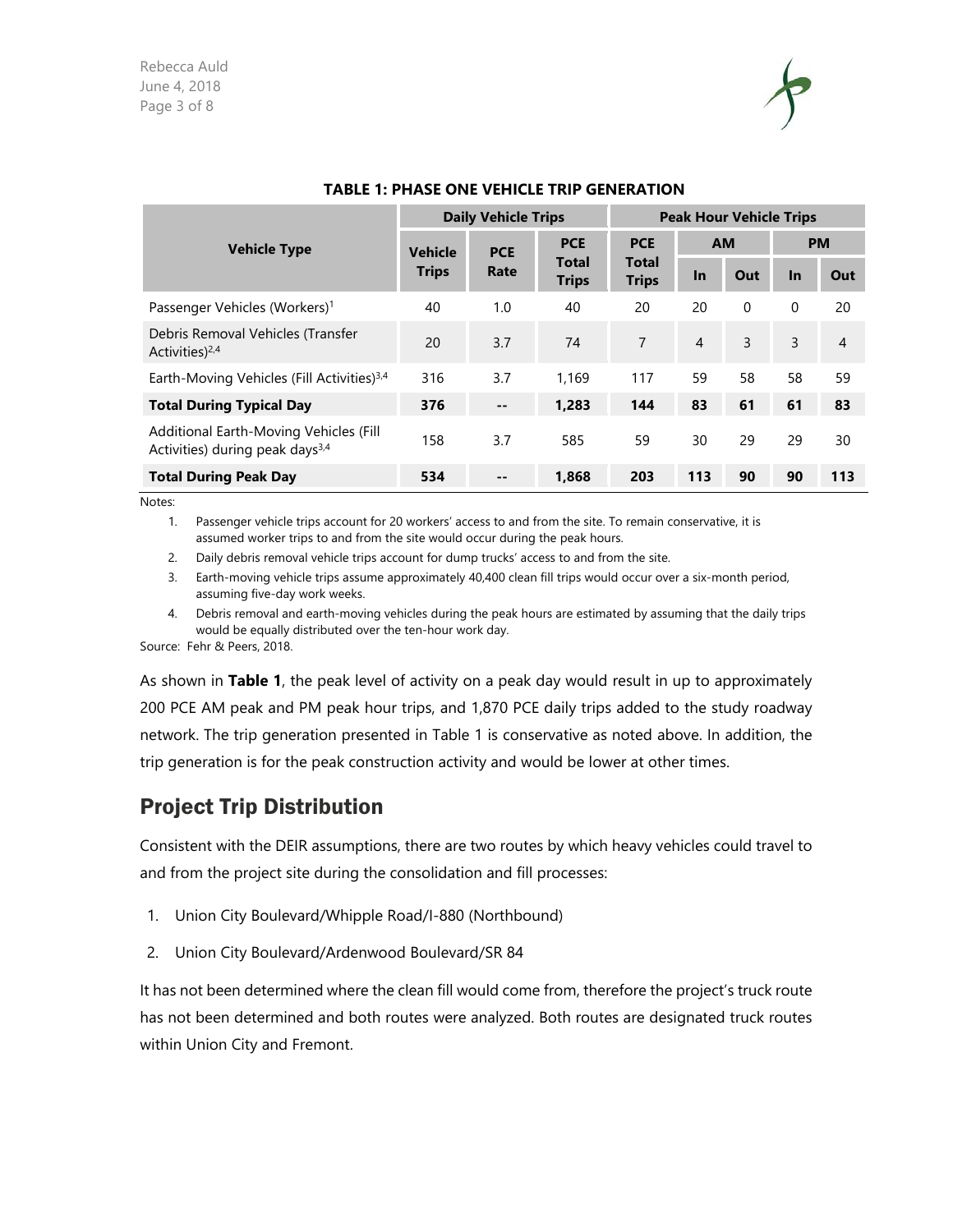Rebecca Auld June 4, 2018 Page 4 of 8



### Roadway Operations

During peak operation of Phase One, up to approximately 1,870 PCE daily and 200 PCE peak hour vehicle trips would be added to the study roadways. The large majority of this traffic would be on Union City Boulevard, Dyer Street, and Carmel Way. **Table 2** summarizes the percentage increase in average daily bidirectional vehicles on the study roadway segments. **Appendix A** summarizes the percentage increase in directional peak hour vehicles on study roadway segments.

|                                              | <b>Weekday Average Daily Traffic</b> |                        |                       |                        |                       |  |  |  |  |  |  |
|----------------------------------------------|--------------------------------------|------------------------|-----------------------|------------------------|-----------------------|--|--|--|--|--|--|
| <b>Study Roadway Segments</b>                |                                      | Route $11$             |                       | Route 2 <sup>1</sup>   |                       |  |  |  |  |  |  |
|                                              | <b>Existing</b>                      | <b>Added</b>           | %                     | <b>Added</b>           | %                     |  |  |  |  |  |  |
|                                              |                                      | PCE <sup>2</sup> Trips | Increase <sup>3</sup> | PCE <sup>2</sup> Trips | Increase <sup>3</sup> |  |  |  |  |  |  |
| 3. Whipple Road west of I-880                | 27,700                               | 1,690                  | 6%                    | 40                     | $< 1\%$               |  |  |  |  |  |  |
| 4. Union City Boulevard north of Dyer Street | 20,000                               | 1,720                  | 9%                    | 70                     | $< 1\%$               |  |  |  |  |  |  |
| 5. Union City Boulevard south of Dyer Street | 19,800                               | 70                     | $< 1\%$               | 1,720                  | 9%                    |  |  |  |  |  |  |
| 6. Dyer Street west of Union City Boulevard  | 1,000                                | 1,870                  | 187%                  | 1,870                  | 187%                  |  |  |  |  |  |  |
| 7. Dyer Street east of Union City Boulevard  | 6,000                                | 70                     | 1%                    | 70                     | 1%                    |  |  |  |  |  |  |
| 8. Carmel Way south of Dyer Street           | 600                                  | 1,870                  | 312%                  | 1,870                  | 312%                  |  |  |  |  |  |  |

#### **TABLE 2: PHASE ONE – STUDY ROADWAY AVERAGE DAILY TRAFFIC INCREASE (PEAK DAYS)**

Notes:

1. Project routes are as described above in "Project Trip Distribution"

2. PCE = passenger car equivalent

3. Percent increase in average daily traffic

Source: Fehr & Peers, 2018.

**Tables 3** summarizes roadway conditions with the addition of Phase One project generated traffic. All study roadway segments are expected to continue to operate at acceptable conditions (LOS D or better) during Phase One of the project. Using the analysis methodology used in the DEIR, project generated traffic would not result in significant impacts on the AM and PM peak hour LOS. Appendix A summarizes the directional peak hour roadway conditions for Phase One under Existing Plus Project conditions.

The Phase One project trips would not cause any significant impacts on roadway operations. However, the project is estimated to result in up to 113 PCEs in the peak direction during the peak commute periods on peak days, which could negatively affect intersection traffic operations. Thus, the following is recommended to improve peak hour operations on the roadway network serving the site.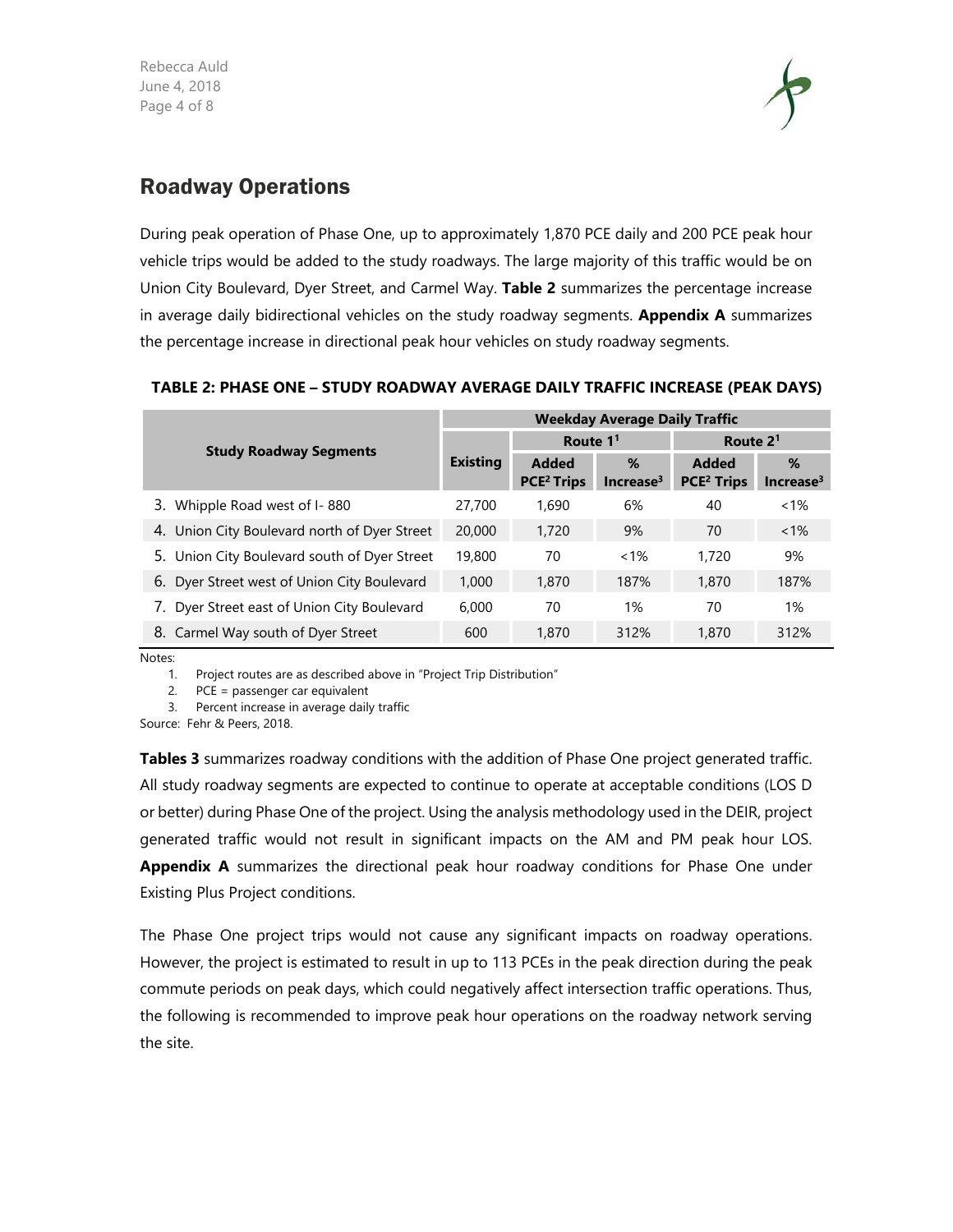

| <b>Study Roadway Segments</b> |                                           |                 |            | <b>Existing Plus Project</b> |            |            |                |  |  |  |  |
|-------------------------------|-------------------------------------------|-----------------|------------|------------------------------|------------|------------|----------------|--|--|--|--|
|                               |                                           | <b>Existing</b> |            | Route 1                      |            | Route 2    |                |  |  |  |  |
|                               |                                           | <b>ADT</b>      | <b>LOS</b> | <b>ADT</b>                   | <b>LOS</b> | <b>ADT</b> | <b>LOS</b>     |  |  |  |  |
|                               | Whipple Road west of I-880                | 27,700          | C          | 29,390                       | D          | 27,740     | C              |  |  |  |  |
| 2.                            | Union City Boulevard north of Dyer Street | 20,000          | A          | 21,720                       | B          | 20,070     | A              |  |  |  |  |
| 3.                            | Union City Boulevard south of Dyer Street | 19,800          | A          | 19,870                       | A          | 21,520     | A              |  |  |  |  |
| 4.                            | Dyer Street west of Union City Boulevard  | 1,000           | A          | 2,870                        | A          | 2,870      | $\overline{A}$ |  |  |  |  |
| 5.                            | Dyer Street east of Union City Boulevard  | 6,000           | A          | 6.070                        | A          | 6.070      | A              |  |  |  |  |
| 6.                            | Carmel Way south of Dyer Street           | 600             | A          | 2,470                        | A          | 2,470      | A              |  |  |  |  |

#### **TABLE 3: PHASE ONE – EXISTING PLUS PROJECT DIRECTIONAL ADT ROADWAY CONDITIONS (PEAK DAYS)**

Source: Fehr & Peers, 2018.

**Recommendation TRANS-1: Restriction of Major Fill Truck Activity during Peak Hours**. To avoid the potential for peak fill import truck trips to affect peak hour traffic congestion, major fill import truck activity shall be scheduled to avoid peak traffic hours. Major fill truck activity shall be defined as an hourly average of more than 10 fill trucks (two-way trips into and out of the site), and would be disallowed during peak hours, which are from 7:00 AM to 9:00 AM in the morning and from 4:00 PM to 6:00 PM in the evening. Peak hour fill truck trip constraints shall be specified in construction contracts, with site logs of truck trips provided as frequently as bi-weekly to demonstrate compliance if requested by the City.

Please contact Ron with questions or comments.

#### ATTACHMENTS

Appendix A: Directional Peak Hour Analysis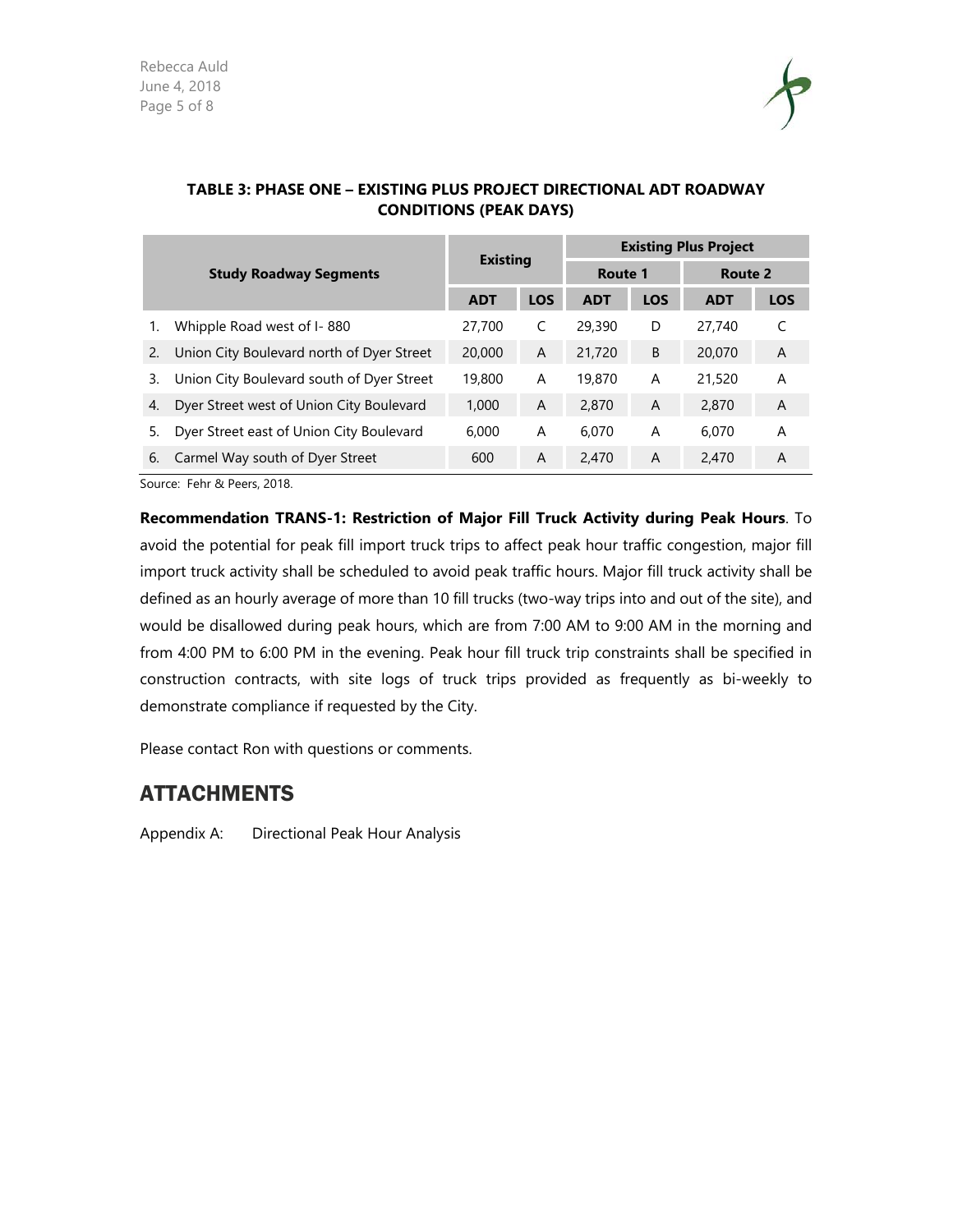# **FEHR PEERS**

**APPENDIX A: DIRECTIONAL PEAK HOUR ANALYSIS**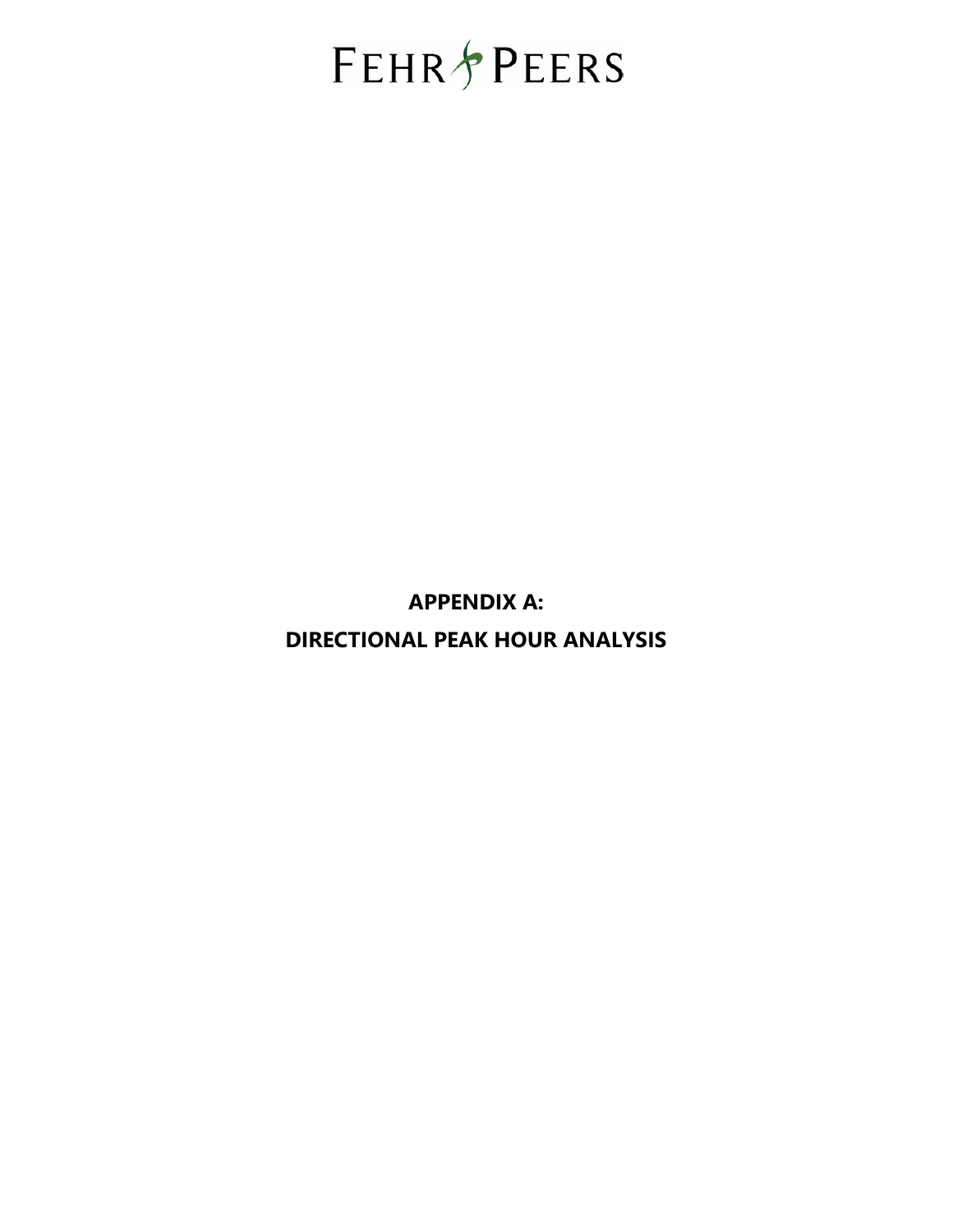**FEHR & PEERS** 

#### **TABLE A-1: PHASE ONE - STUDY ROADWAY BIDIRECTIONAL PEAK HOUR TRAFFIC INCREASE (PEAK DAYS)**

|                                                 | <b>Existing</b>  |       |              | Route 1          |         |                  |         | Route 2          |         |                  |         |
|-------------------------------------------------|------------------|-------|--------------|------------------|---------|------------------|---------|------------------|---------|------------------|---------|
| <b>Study Roadway Segments</b>                   | <b>Peak Hour</b> |       |              | NB/EB            |         | <b>SB/WB</b>     |         | NB/EB            |         | <b>SB/WB</b>     |         |
|                                                 |                  | NB/EB | <b>SB/WB</b> | PCE <sup>1</sup> | $%^{2}$ | PCE <sup>1</sup> | $%^{2}$ | PCE <sup>1</sup> | $%^{2}$ | PCE <sup>1</sup> | $%^{2}$ |
| Whipple Road west of I-880                      | AM               | 630   | 1,410        | 81               | 13%     | 102              | 7%      | 2                | $< 1\%$ | 2                | $1\%$   |
|                                                 | <b>PM</b>        | 1,230 | 740          | 102              | 8%      | 81               | 11%     | $\overline{2}$   | $<1\%$  | 2                | $< 1\%$ |
|                                                 | AM               | 630   | 1,290        | 83               | 13%     | 104              | 8%      | 3                | $<1\%$  | 4                | $1\%$   |
| 2. Union City Boulevard north of Dyer Street    | <b>PM</b>        | 1,360 | 550          | 104              | 8%      | 83               | 15%     | 4                | $<1\%$  | 3                | $1\%$   |
| 3.<br>Union City Boulevard south of Dyer Street | AM               | 730   | 1,070        | 4                | $< 1\%$ | 3                | $< 1\%$ | 104              | 14%     | 83               | 8%      |
|                                                 | <b>PM</b>        | 1,460 | 590          | 3                | $< 1\%$ | 4                | $<1\%$  | 83               | 6%      | 104              | 18%     |
|                                                 | <b>AM</b>        | 100   | 20           | 90               | 90%     | 113              | 565%    | 90               | 90%     | 113              | 565%    |
| 4. Dyer Street west of Union City Boulevard     | <b>PM</b>        | 40    | 50           | 113              | 283%    | 90               | 180%    | 113              | 283%    | 90               | 180%    |
|                                                 | AM               | 230   | 220          | 0                | $< 1\%$ | 4                | 2%      | $\Omega$         | $< 1\%$ | 4                | 2%      |
| 5. Dyer Street east of Union City Boulevard     | <b>PM</b>        | 550   | 140          | 4                | $< 1\%$ | $\Omega$         | $< 1\%$ | 4                | $<1\%$  | $\Omega$         | $< 1\%$ |
|                                                 | <b>AM</b>        | 60    | 20           | 90               | 150%    | 113              | 565%    | 90               | 150%    | 113              | 565%    |
| 6. Carmel Way south of Dyer Street              | <b>PM</b>        | 30    | 30           | 113              | 377%    | 90               | 300%    | 113              | 377%    | 90               | 300%    |

Notes:

1. PCE = passenger car equivalent vehicle addition

2. Percent increase in directional peak hour trips.

Source: Fehr & Peers, 2018.